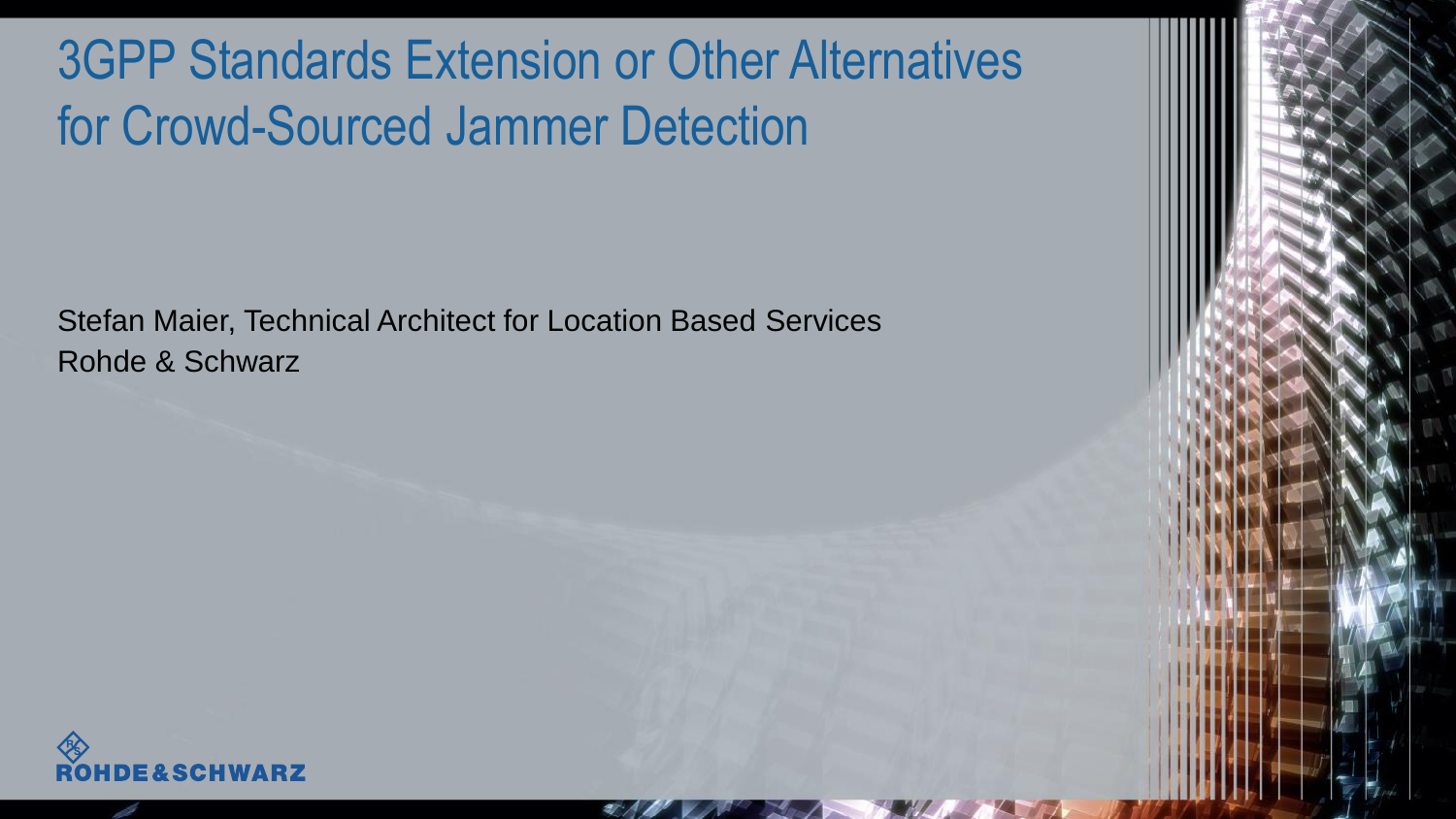# Goal: Real-time **jamming detection** using mobile **crowd sourcing**

- Based upon proposals:
	- Logan Scott in 2010
		- <http://gpsworld.com/j911-fast-jammer-detection-10720/>
	- Michel Monnerat (Thales Alenia) in 6<sup>th</sup> (2017) IDM workshop
- **I** Idea: Map of jammers
	- Very dense sensor network (>1000 sensors/km^2)
	- For Authorities
	- Using mobile's measurements
		- AGC (Automatic Gain Control) value
		- Comparison between GNSS vs. Wi-Fi
- $\rightarrow$  GNSS community knows what is needed
	- Getting it in mobiles is the challenge



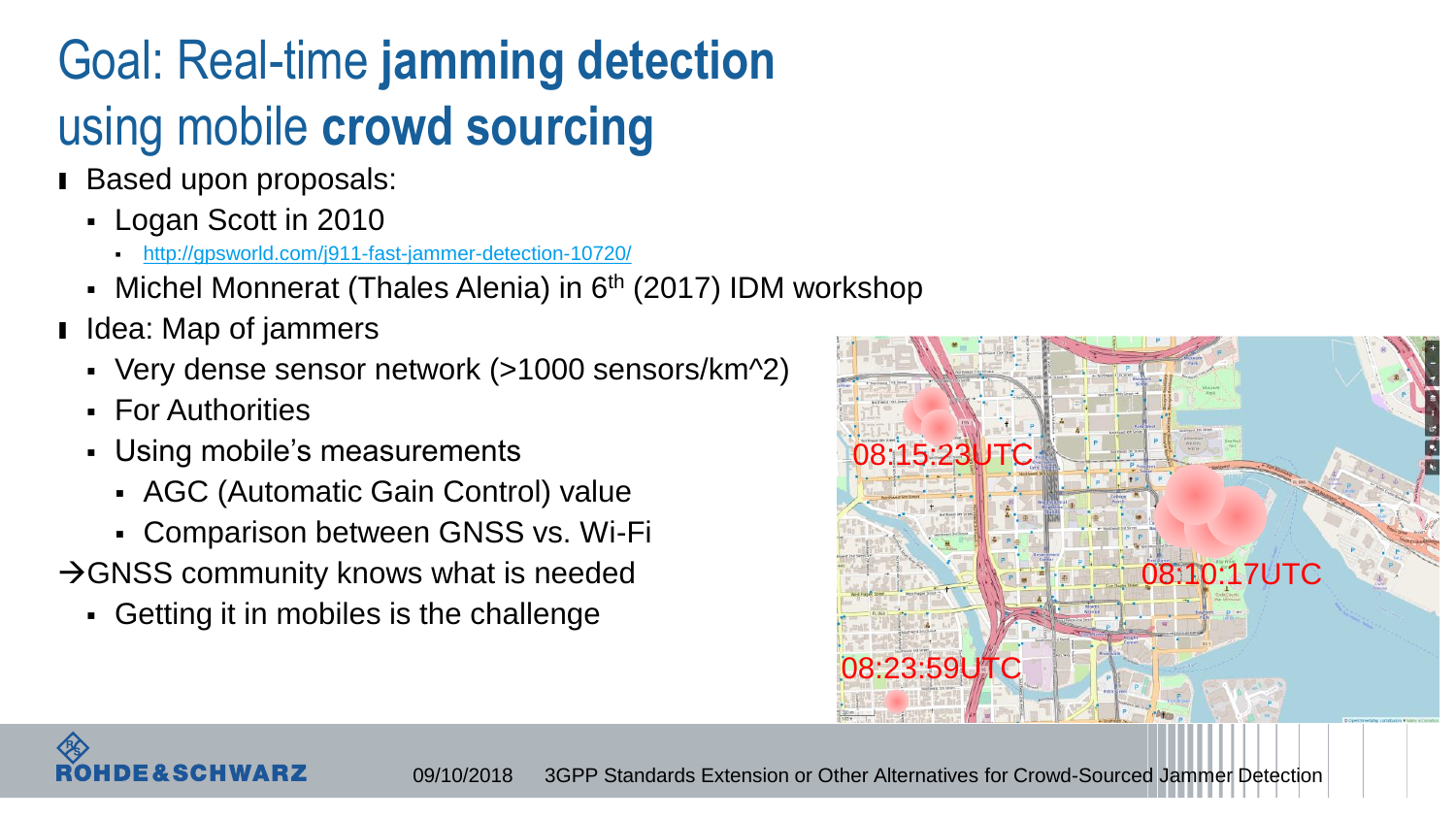## Requirements for crowd sourcing

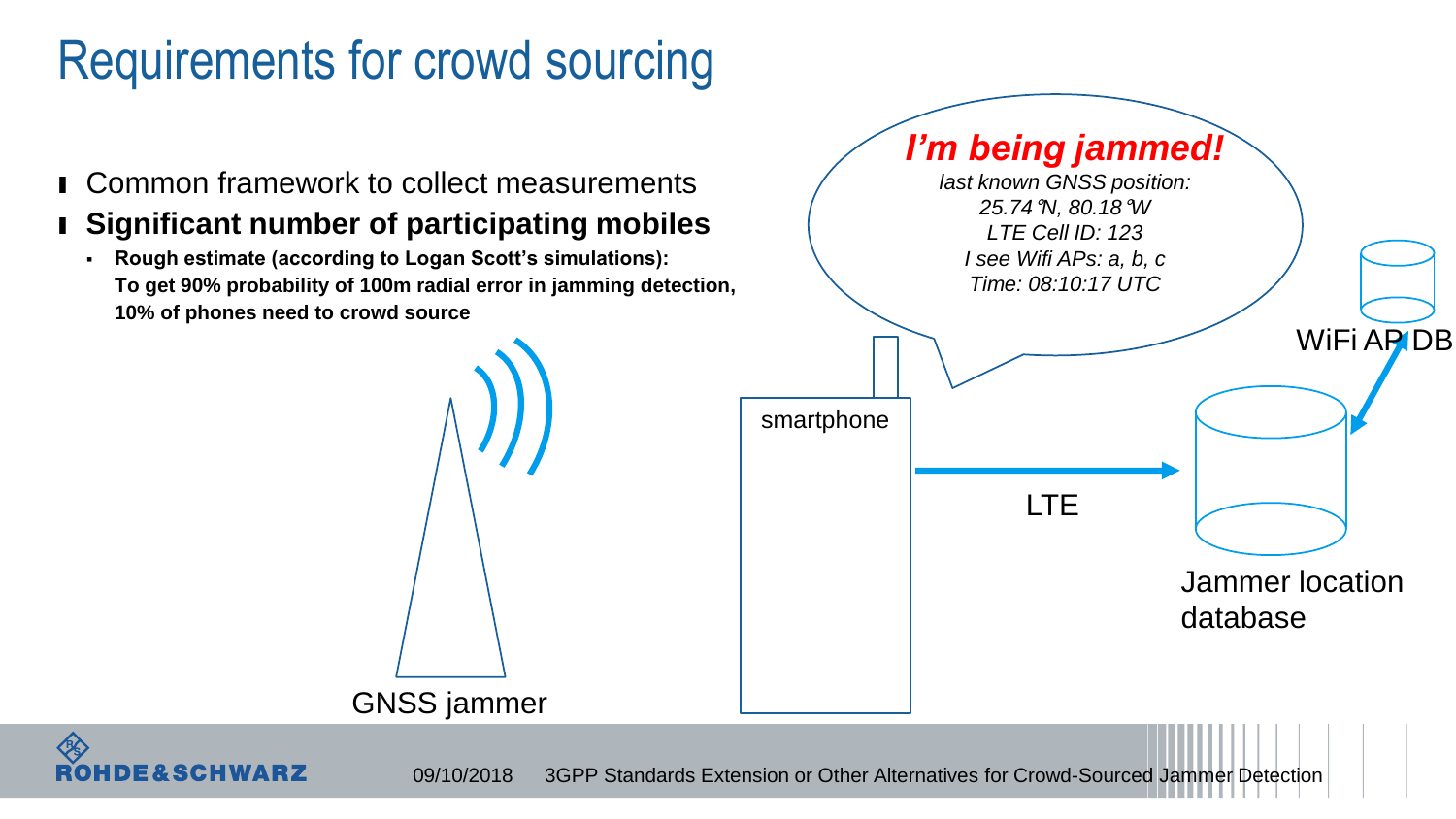## Support in mobile phones

Accessible by any Android/iOS developer

■ Simplified architecture of a modern smartphone



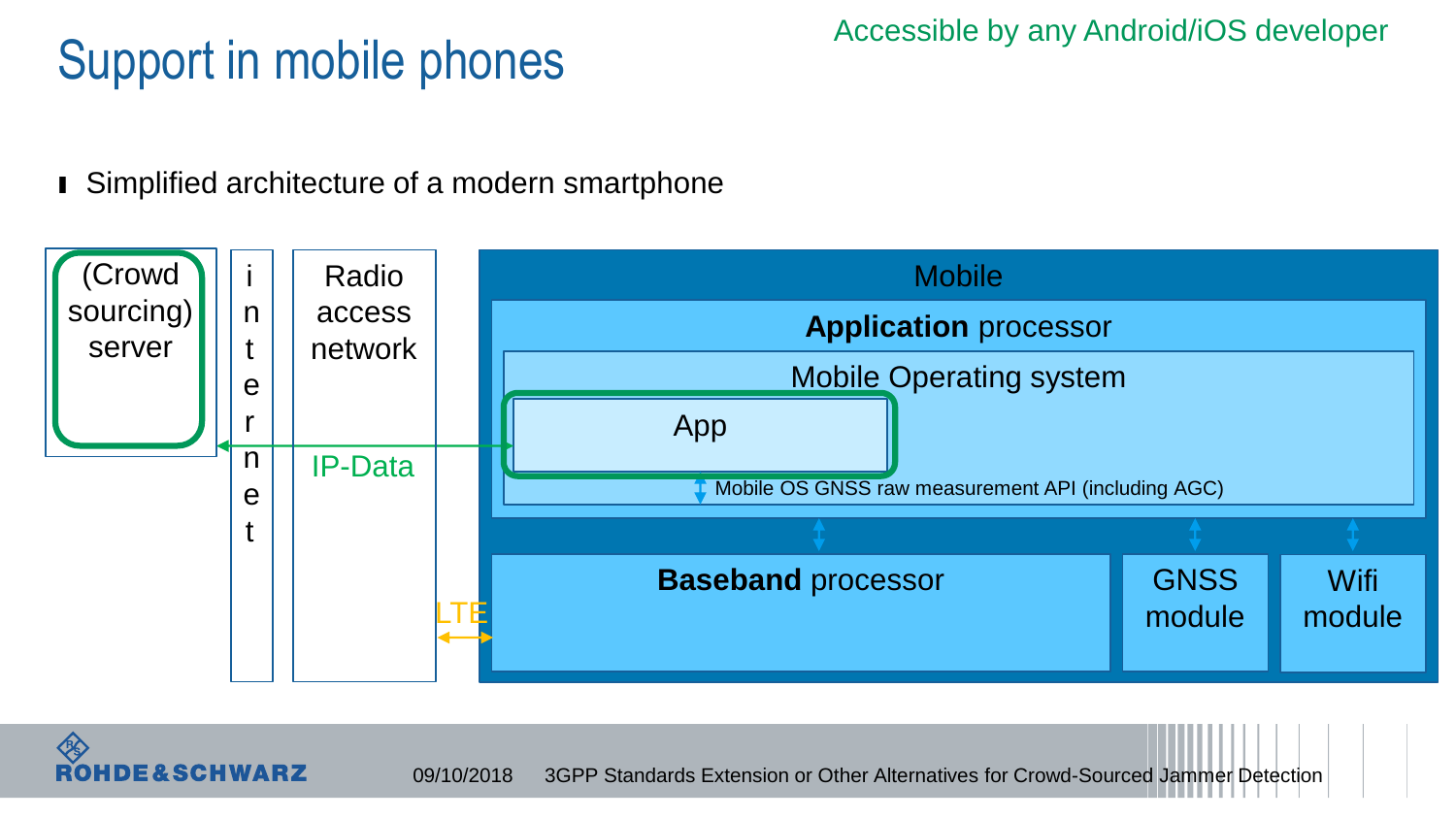### Potential solution A: App-based

#### ı **App-based**

- Large user base required (~10% of phones based on Logan Scott's research):
	- Talk to popular **commercial 911/Public Warning App** vendors to integrate feature
		- Could be a business case to provide jammer map via subscription
	- Develop a **Firstnet app (U.S. only)**?
		- [https://developer.firstnet.com](https://developer.firstnet.com/)
		- First responders collect data  $\rightarrow$  Lower number of devices, but devices are trusted
		- First responders still need to install the app manually
	- **AML/ELS-**like mobile OS extension (like 911 caller location integrated in Android&iOS)

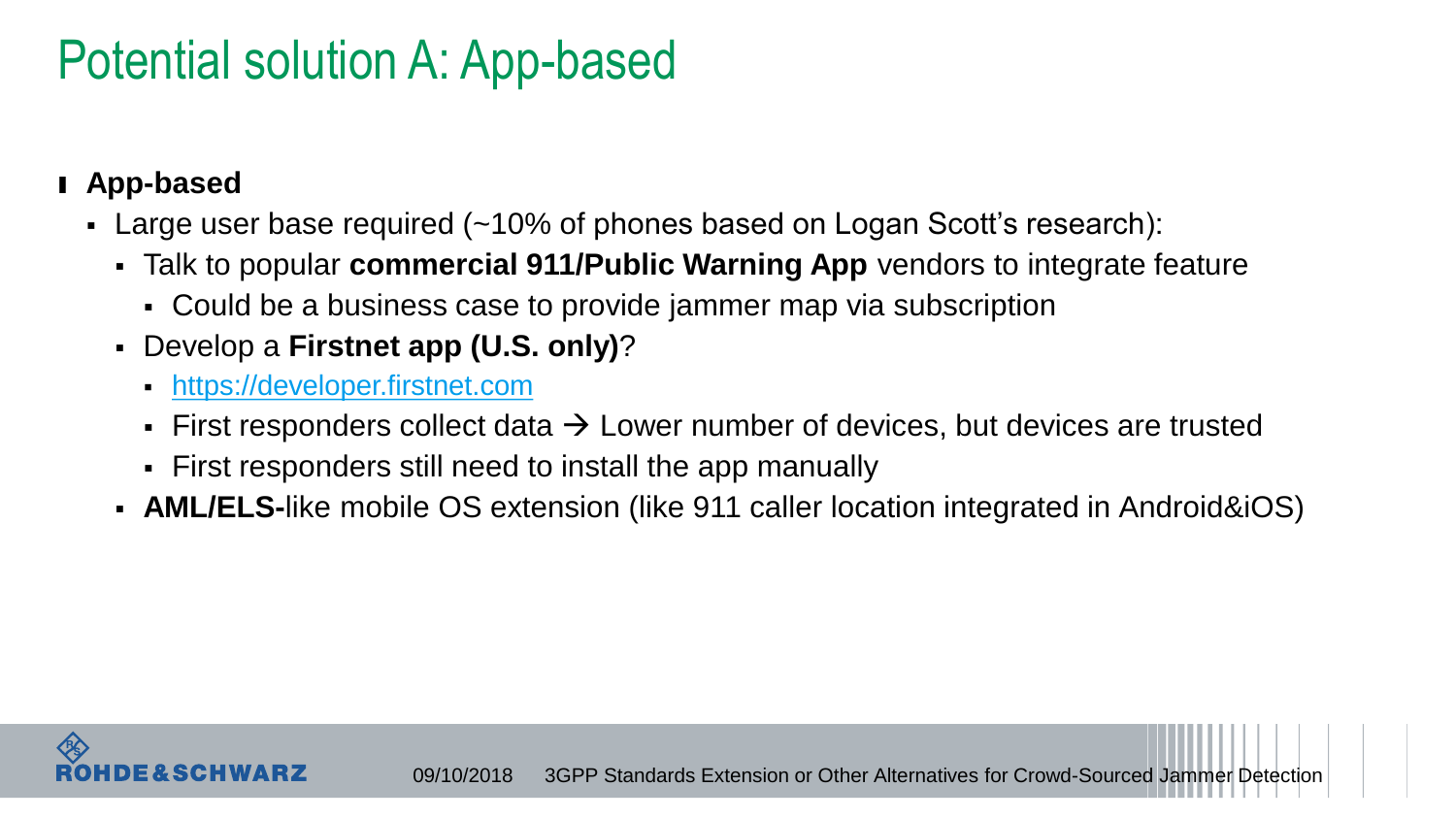#### 3GPP scope: LTE/NR(5G) standards

## Solution B: 3GPP based

- ı Basic Idea initially proposed by Logan Scott
- ı Usage of MDT framework proposed by Michel Monnerat (Thales Alenia)
- **I** MDT supported in most new chipsets

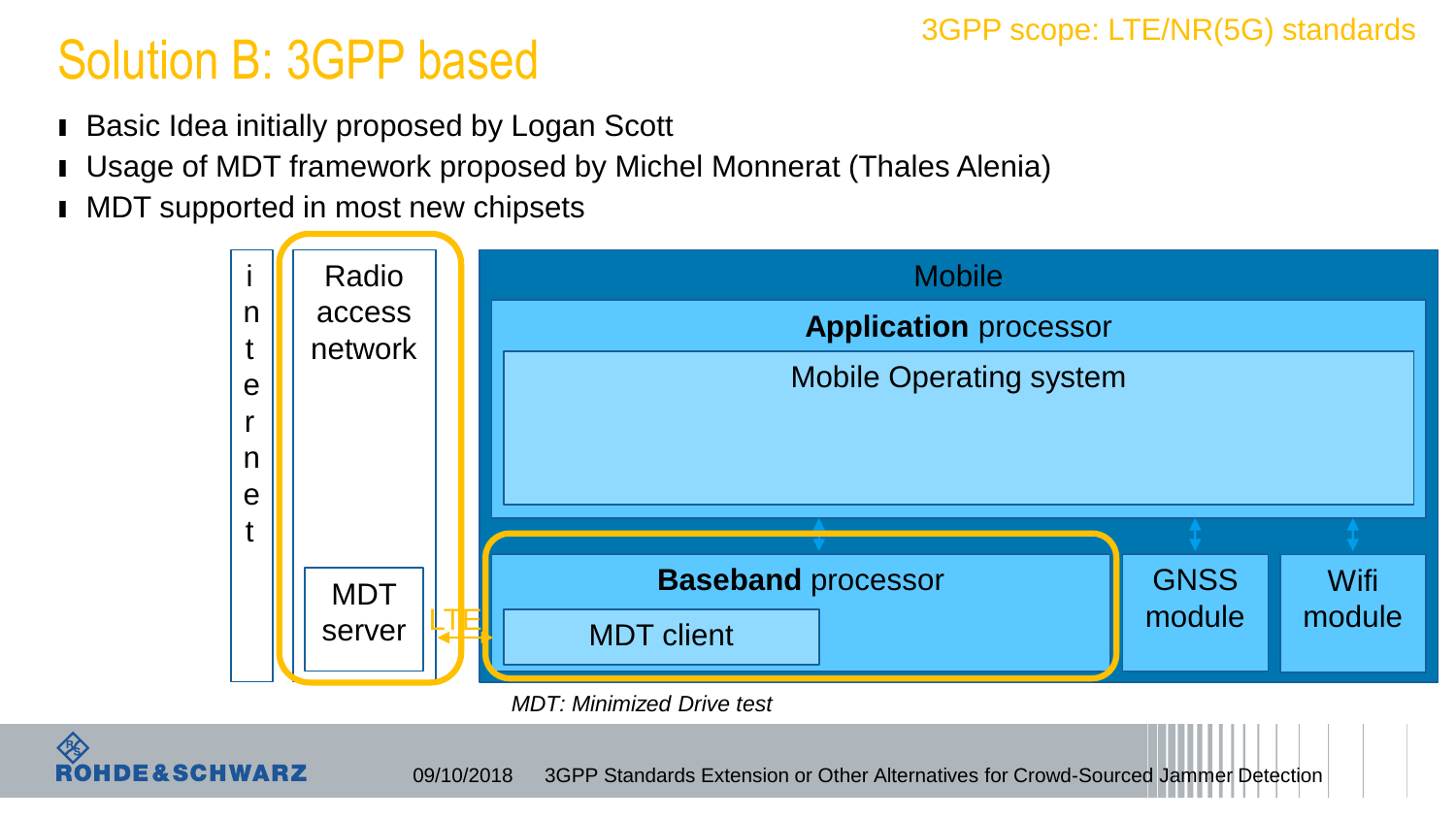#### Solution B: 3GPP MDT framework

#### ı **3GPP Mobile-baseband approach**

- logging and batch reporting framework: "Minimization of Drive tests" (3GPP spec 37.320)
	- Available today:
		- LTE: signal power & signal quality
		- GNSS position
		- Wi-Fi and Bluetooth
	- *Potential extension (earliest ~2020-2021 mobile phones & network equipment):*
		- *GNSS AGC value*

 $\rightarrow$ Mobile network elements need to be upgraded as well

 $\rightarrow$  As mobiles get replaced, installed base will increase automatically

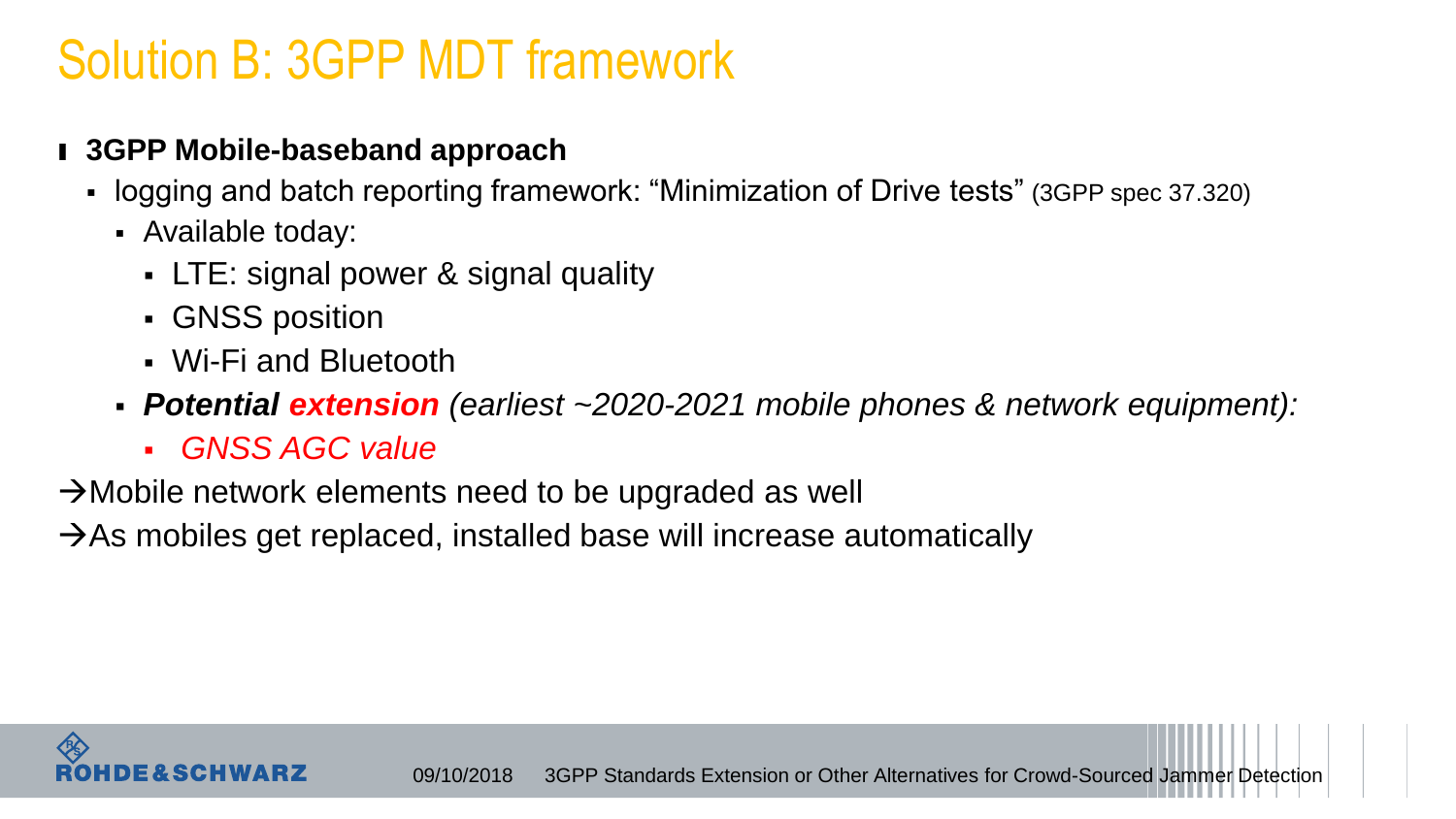#### Solution B: Who to convince?

- ı Who to convince to add jamming detection to 3GPP specs :
	- **Network Operator(s)**
		- implement feature in their network (MDT is not a **mandatory** LTE feature!)
		- promote support in mobiles
	- **Chipset vendors**
	- **Infrastructure vendors**
- ı But:
	- No legal requirement
	- Considerable Effort for chipsets, network equipment vendors and network operators
	- **Where is the business case?**

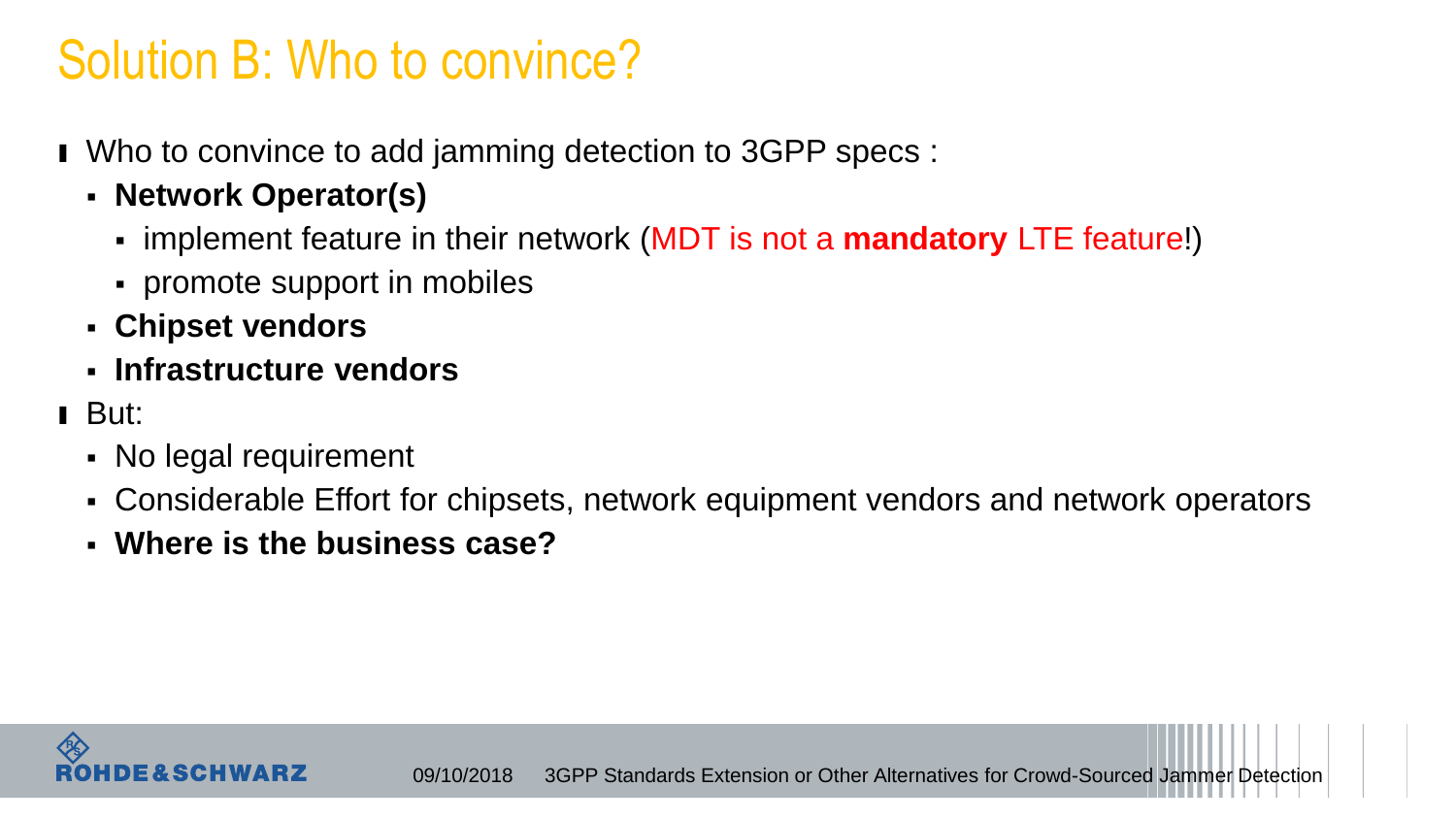### 3GPP organigram – where to start?



**RS ROHDE&SCHWARZ**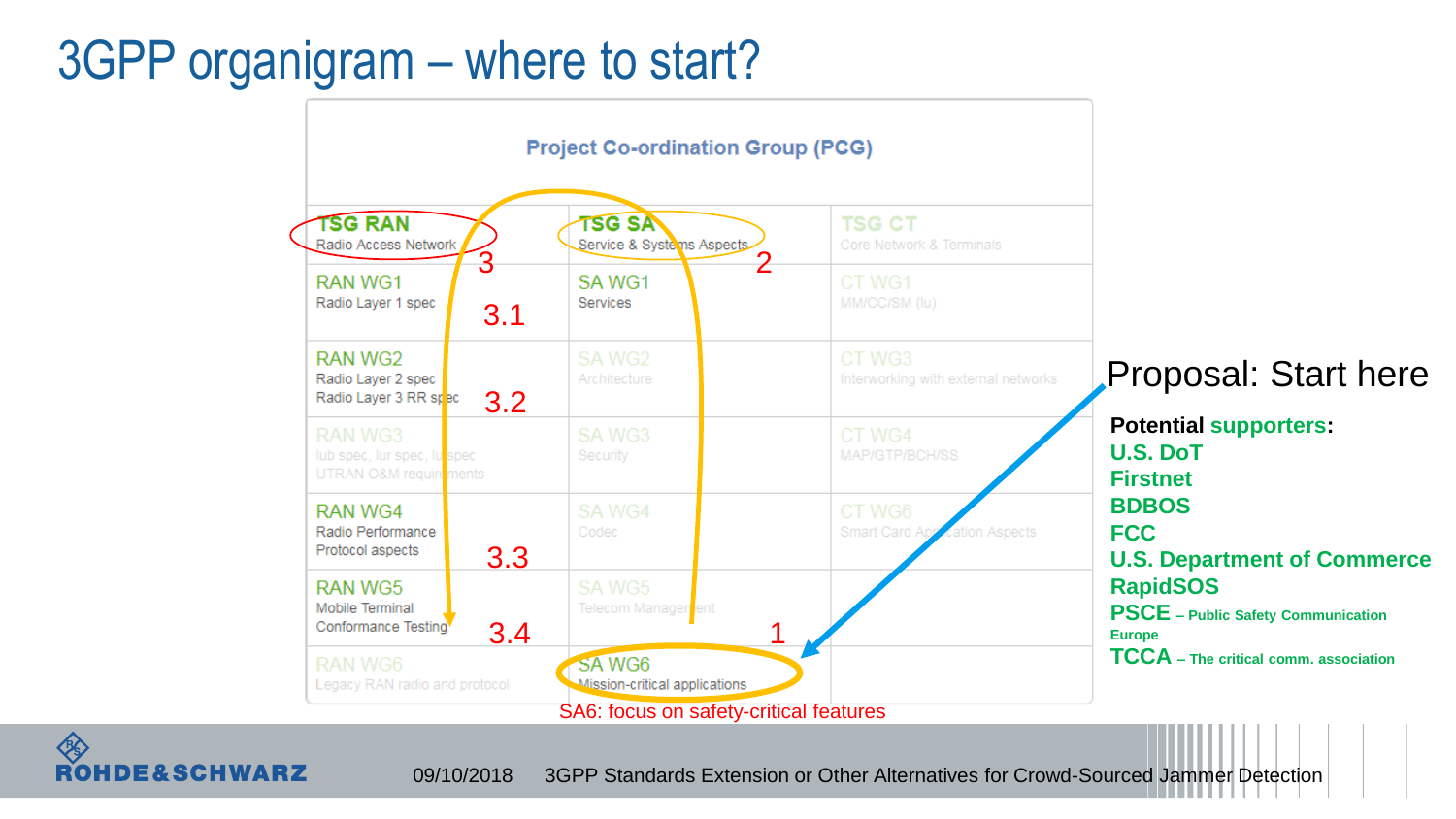## 3GPP SA 6 – scope of the group

- ı SA 6 Mission-critical applications
	- First goal: integrate mission-critical Push-to-Talk (MCPTT)
	- Planned to be used by Firstnet in the US
	- Also driven by non-US organizations (BDBOS in Germany)
	- $\rightarrow$  Might be open to idea of adding crowd-sourced jamming and spoofing detection by first responders
	- $\rightarrow$  Once integrated in 3GPP, could be enabled for regular users

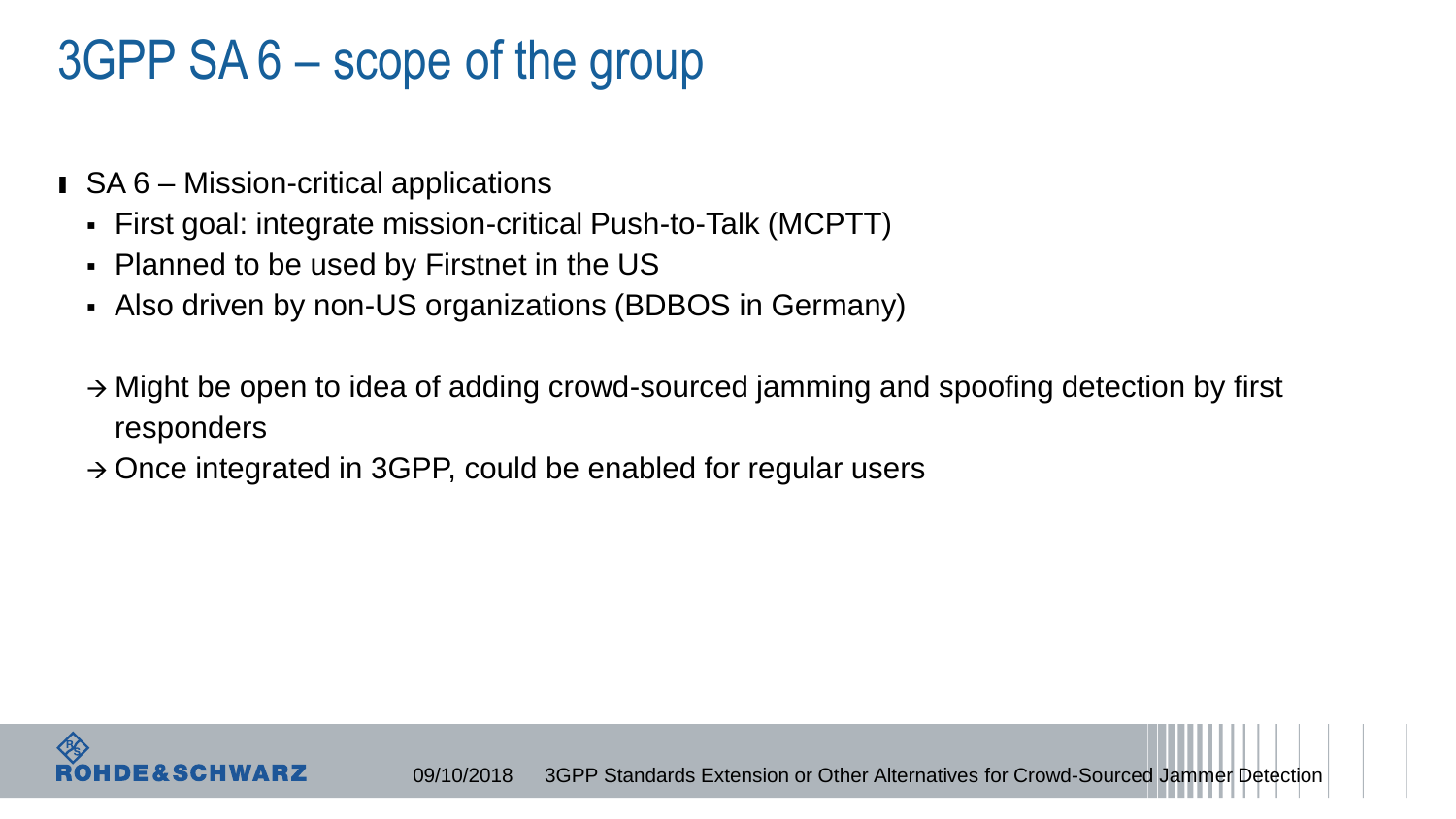### Proposal how to move ahead for 3GPP-based solution

- Starting point SA6
	- **SA Study Item proposal** at SA6
		- accepted  $\rightarrow$  present to SA Plenary
			- accepted  $\rightarrow$  conduct study and present results (e.g. standards impact, network load)
	- **Work Item proposal at SA6** (based on study item)
		- accepted  $\rightarrow$  present to SA Plenary
			- accepted  $\rightarrow$  contribute to 3GPP requirements documents
	- **Work Item proposal at RAN1** (based in SA requirements)
		- accepted  $\rightarrow$  present to RAN Plenary
			- accepted  $\rightarrow$  contribute to spec changes

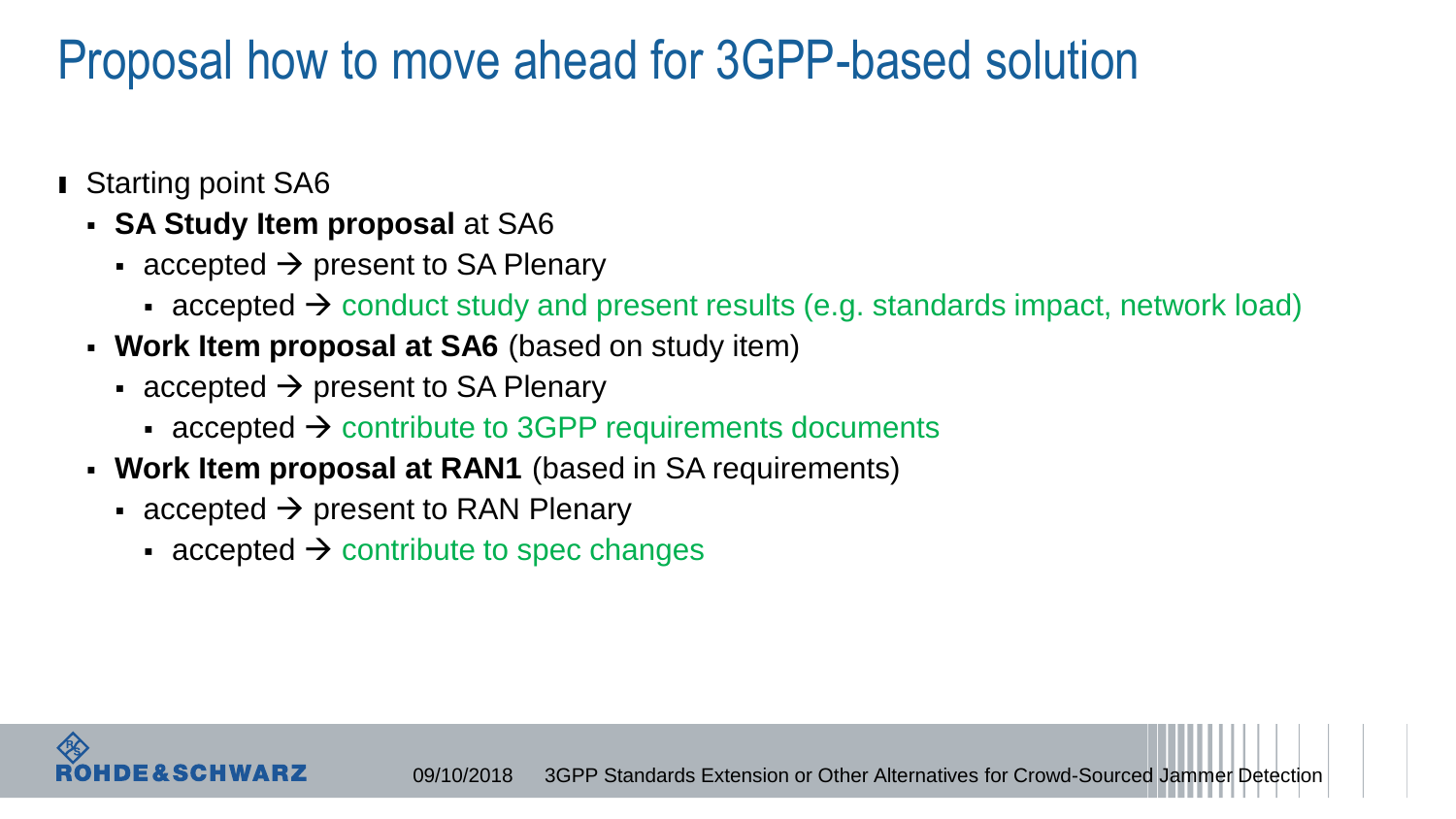## **Summary**

- ı Two ways for crowd-sourced jamming detection:
	- 1. App-based  $\rightarrow$  faster
	- 2. 3GPP-based  $\rightarrow$  universal
- ı App-based
	- AGC already supported by Android API
	- Fast & easy to implement
	- Challenge: How to bring app on many phones
- ı 3GPP
	- Not clear if approach will be supported by 3GPP members  $\rightarrow$  Supporters needed
	- Challenge: feature addition is a long process  $\rightarrow$  Volunteers wanted!
	- Proposed starting point: 3GPP SA6
		- Next Meeting in Vilnius in October 2018
			- E-Mail list: [https://list.etsi.org](https://list.etsi.org/) → 3GPP\_TSG\_SA\_WG6
	- R&S can advise, but not drive a 3GPP feature addition in SA groups
		- We can support later in RAN WG 4 and WG 5